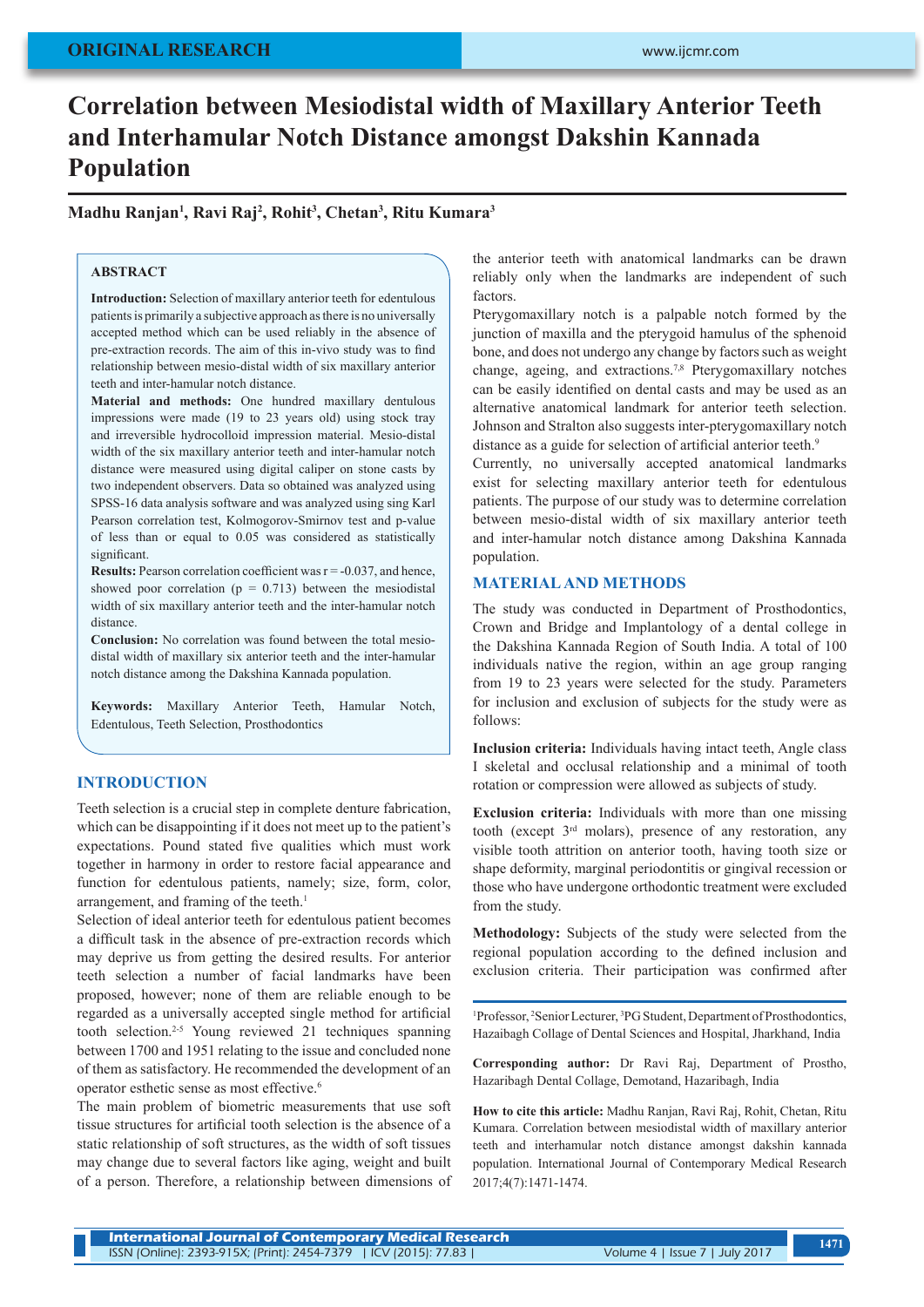obtaining an informed consent from them for the same. Subject was comfortably seated on the dental chair in an upright position for tray (perforated rim lock stock tray, S S WHITE) selection. Modifications, where required, were done with utility/beading wax. T-burnisher was used to locate hamular notch distal to tuberosity behind the ridge crest on either sides and the hamular notches were marked with an indelible pencil prior to impression procedure.

Alginate powder (Plastalgin) was mixed with water according to the manufacturer's instructions (1: 2.6; water: powder ratio, proportion by weight) in a flexible rubber bowl using a curved stainless steel spatula in a figure of eight motion. Impression tray was then loaded and maxillary impression was made. Cast was poured using hard setting dental stone (GYPROCK) by mixing dental stone and water in appropriate ratio (according to manufacturer) in a rubber bowl using a wide blade straight stainless steel spatula. Cast was retrieved after an hour and base was formed using a base former. The procedure was followed for all 100 subjects.

Measurements were made very precisely on the casts using Dial vernier calliper (with 0.0 5mm accuracy, Mitutoyo Ltd. 505- 633-50) and recorded on an excel sheet for all 100 casts by 2 independent observers, i.e., observer 1 and observer 2. The measurements of concern were:

**Inter-hamular notch distance:** The bucco-palatal center point of the pterygomaxillary notches were identified on each stone cast and marked with graphite pencil. The distance between two pterygomaxillary notches was measured on straight line using a vernier calliper. The arms of calliper were adjusted so that they remain in contact with the graphite marks (Figure-1).

**Mesio-distal width of each maxillary anterior tooth:** It was measured with caliper by drawing a line perpendicular to long axis of the tooth at the maximum coronal width of the tooth. Each individual maxillary anterior tooth width measurements were added to give a total width for the six maxillary anterior teeth (Figure-2).

## **STATISTICAL ANALYSIS**

Data so obtained was analyzed using SPSS-16 data analysis software and was analyzed using sing Karl Pearson correlation test, Kolmogorov-Smirnov test and p-value of less than or equal to 0.05 was considered as statistically significant. To check the correlation between total mesio-distal width of six maxillary anterior teeth and inter-hamular notch distance, Karl Pearson correlation test was applied. Normality of the distribution was tested by the Kolmogorov-Smirnov test.

## **RESULT**

Table 1 shows mean and standard deviation of total mesio distal width of six maxillary anterior teeth  $(TOTAL<sub>1</sub>$  and  $TOTAL<sub>2</sub>)$  as recorded by observer 1 and 2 for 100 samples and inter-class correlation coefficient test for this value. Table 2 shows mean and standard deviation of inter-hamular notch distance (HN, and  $HN<sub>2</sub>$ ) as recorded by observer 1 and 2 for 100 samples and inter-class correlation coefficient test for this value.

Interclass correlation test was carried out at 95% confidence interval to check for any significant interobserver variability. Interclass correlation obtained for total mesio-distal width of six maxillary anterior teeth was 0.97 and for hamular notch distance was 0.896 (Table 1 and 2). Data recorded by observer 1



**Figure-1:** Inter-hamular notch distance measurement



**Figure-2:** Mesio-distal width of each maxillary anterior tooth measurement

| <b>Item Statistics</b>                                                                                                                              |             |                         |                       |                                 |     |     |         |
|-----------------------------------------------------------------------------------------------------------------------------------------------------|-------------|-------------------------|-----------------------|---------------------------------|-----|-----|---------|
|                                                                                                                                                     | Mean        |                         | <b>Std. Deviation</b> |                                 | N   |     |         |
| Total                                                                                                                                               |             | 46.221500               |                       | 2.5083422                       |     | 100 |         |
| Total.                                                                                                                                              | 46.140200   |                         | 2.4801592             |                                 | 100 |     |         |
| Total,: Total mesio-distal width of maxillary six anterior teeth by observer 1; Total,: Total mesio-distal width of maxillary six anterior teeth by |             |                         |                       |                                 |     |     |         |
| observer 2; N: Total number of sample.                                                                                                              |             |                         |                       |                                 |     |     |         |
| <b>Table-1:</b> For total mesio distal width of teeth by observer 1 and 2                                                                           |             |                         |                       |                                 |     |     |         |
| <b>Inter class Correlation Coefficient test</b>                                                                                                     |             |                         |                       |                                 |     |     |         |
|                                                                                                                                                     | Inter class | 95% Confidence Interval |                       | <b>F</b> Test with True Value 0 |     |     |         |
|                                                                                                                                                     | Correlation | <b>Lower Bound</b>      | <b>Upper Bound</b>    | <b>Value</b>                    | df1 | df2 | p value |
| Single Measures                                                                                                                                     | .979        | .969                    | .986                  | 96.196                          | 99  | 99  | .000    |
| Any value above .8 is excellent agreement                                                                                                           |             |                         |                       |                                 |     |     |         |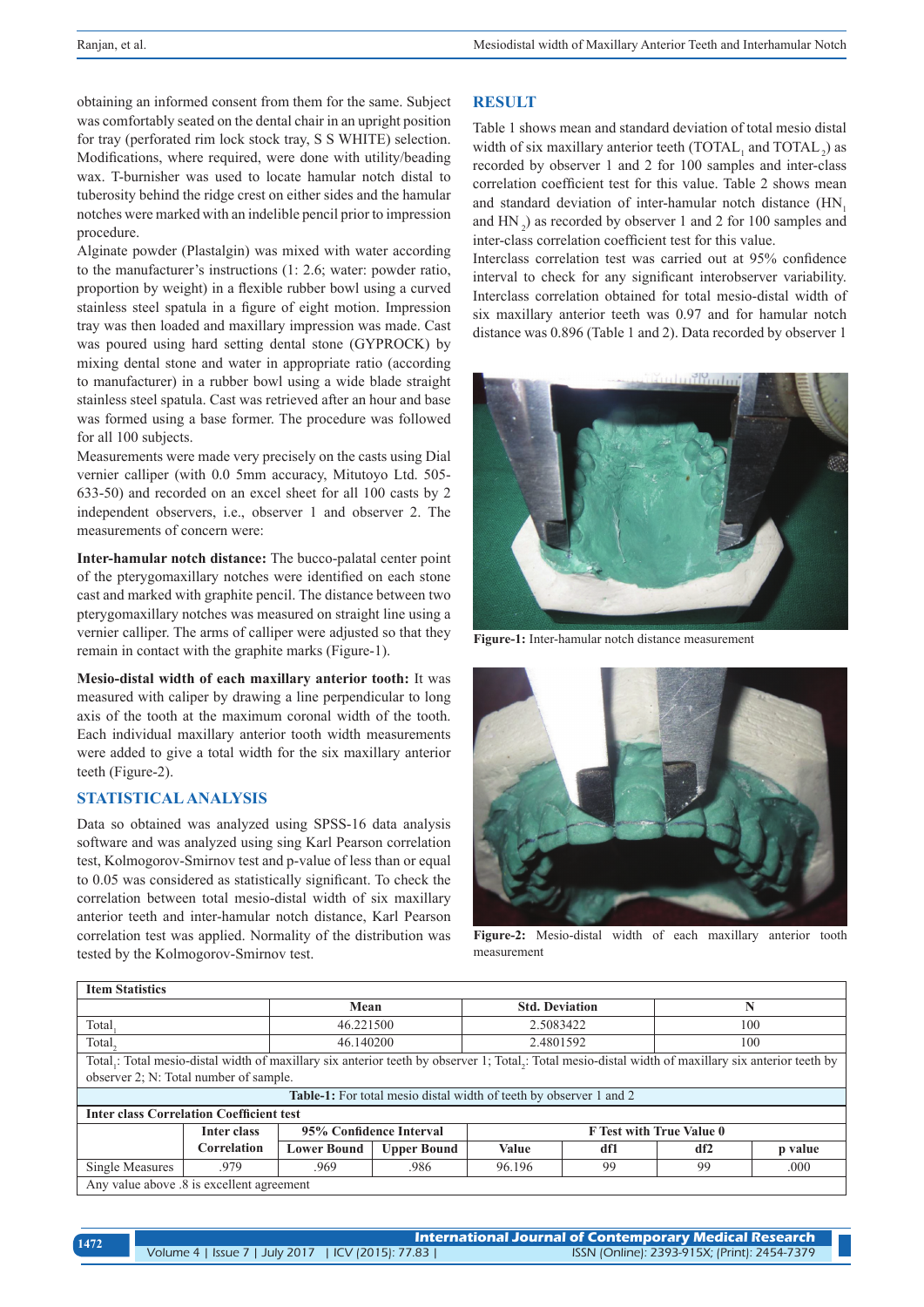| <b>Item Statistics</b>                                                                                                                                       |             |                         |                    |                                 |     |     |         |
|--------------------------------------------------------------------------------------------------------------------------------------------------------------|-------------|-------------------------|--------------------|---------------------------------|-----|-----|---------|
|                                                                                                                                                              |             | Mean                    |                    | <b>Std. Deviation</b>           |     |     |         |
| HN                                                                                                                                                           |             | 40.740200               |                    | 2.3714629                       |     | 100 |         |
| $HN_{2}$                                                                                                                                                     |             | 40.846000               |                    | 2.6438769                       |     | 100 |         |
| HN <sub>i</sub> : Hamular notch distance recorded by observer 1; HN <sub>i</sub> : Hamular notch distance recorded by observer 2; N: Total number of sample. |             |                         |                    |                                 |     |     |         |
| <b>Table-2:</b> For hamular notch distance by observer 1 and 2                                                                                               |             |                         |                    |                                 |     |     |         |
| <b>Inter class Correlation Coefficient test</b>                                                                                                              |             |                         |                    |                                 |     |     |         |
|                                                                                                                                                              | Inter class | 95% Confidence Interval |                    | <b>F</b> Test with True Value 0 |     |     |         |
|                                                                                                                                                              | Correlation | <b>Lower Bound</b>      | <b>Upper Bound</b> | Value                           | df1 | df2 | p value |
| Single Measures                                                                                                                                              | .896        | .849                    | .929               | 18.174                          | 99  | 99  | .000    |
| Two-way mixed effects model where people effects are random and measures effects are fixed.                                                                  |             |                         |                    |                                 |     |     |         |

|                                                                  |                     | HN              |  |  |  |
|------------------------------------------------------------------|---------------------|-----------------|--|--|--|
| *Total,                                                          | Pearson Correlation | $-.037$         |  |  |  |
|                                                                  | p value             | .713            |  |  |  |
|                                                                  | N                   | 100             |  |  |  |
|                                                                  |                     | Non significant |  |  |  |
| Total,: Mesio distal width of six maxillary anterior teeth; HN,: |                     |                 |  |  |  |
| Hamular notch distance;                                          |                     |                 |  |  |  |

**Table-3:** Pearson correlation coefficient test



**Graph-1:** Normality distribution of data between Total, and  $HN_1$ 

(Prime observer) was used for further analysis due to excellent interclass correlation values obtained for each variable under consideration.

To check the correlation between total mesio-distal width of six maxillary anterior teeth and inter-hamular notch distance, Karl Pearson correlation test was applied. Pearson correlation coefficient test showed poor correlation ( $p = 0.713$  and  $r =$ -0.037) between the two parameters. (Table 3)

Normality of the distribution was tested by the Kolmogorov-Smirnov test. Graph 1 suggested that the distribution data was not different from normal distribution, as revealed by Kolmogorov-Smirnov test ( $p > 0.05$ ).

#### **DISCUSSION**

Every individual likes to be presentable irrespective of sex and age. When an individual becomes edentulous, his/her main concern is to seek dental treatment to restore their esthetics. Now days, even with a suitably functional complete denture, it isn't acceptable to the individual till he or she is esthetically satisfied with the prosthesis. Tooth size is one of the important factors that must be considered to add life like appearance to the patient denture. Dentists are constantly in search of an efficient and an objective method that can be used for determination of tooth size.10

Scandrett Forrest et al designed a study to find the relationship between width of the maxillary anterior teeth and the central incisor to that of inter commissural width, bizygomatic width, sagital cranial diameter, inter buccal frenum distance and philtrum width. The investigators hypothesized that two or more of these predictor variables would provide a better prediction of maxillary tooth width than any of them individually.<sup>11</sup>

In the absence of pre-extraction records, there is however, no accurate objective method in order to select the anterior teeth for edentulous patients. Although, many methods have been utilized, none of these methods are absolutely reliable for tooth selection.<sup>4,12-15</sup> Petricevic N et al. stated that sum of width of maxillary anterior teeth is equal to hamular notch distance as well as distomaxillary arch width.<sup>16,17</sup> Baker PS et al. concluded that adding 10 mm to the hamular notch distance showed strong correlation with the maxillary anterior teeth.<sup>18</sup> Johnson and Stratton in their study stated that pterygomaxillary notch plus 5 mm equals the width of maxillary six anterior teeth.<sup>19</sup> Guldag in his study concluded that inter-pterygomaxillary notch cannot be used as a predictive factor for anterior teeth selection.20

In the present study, no significant correlation was found between the sum of mesiodistal width of maxillary anterior teeth and Inter-hamular notch distance. Anatomical landmarks which are reliable for selecting maxillary anterior teeth in edentulous individuals vary between different ethnic groups worldwide. Still, newer studies for certain ethnic groups have to be implemented before considering any anatomical landmark is a reliable guide for selecting maxillary anterior teeth for that particular population.<sup>21</sup>

Parameters like proximal wearing of teeth with advancing age<sup>11</sup>, gender variations in tooth size, ethnic variations, differences in size of dentition on the left and right side and a specific sample size<sup>22,23</sup> limit the arenas of our study.

#### **CONCLUSION**

Keeping in view the limitations of the study, it can be concluded that there is no correlation between the total mesio-distal width of maxillary six anterior teeth and Inter-hamular notch distance, and hence, it cannot be used as a guide for selecting maxillary anterior teeth among the Dakshina Kannada population. Development of a more scientific, reliable and objective method for teeth selection would highly assist the dentists in delivering their services for patient care and satisfaction confidently and would also enable lab technicians to efficiently select the teeth even without seeing the patient on a dental chair.